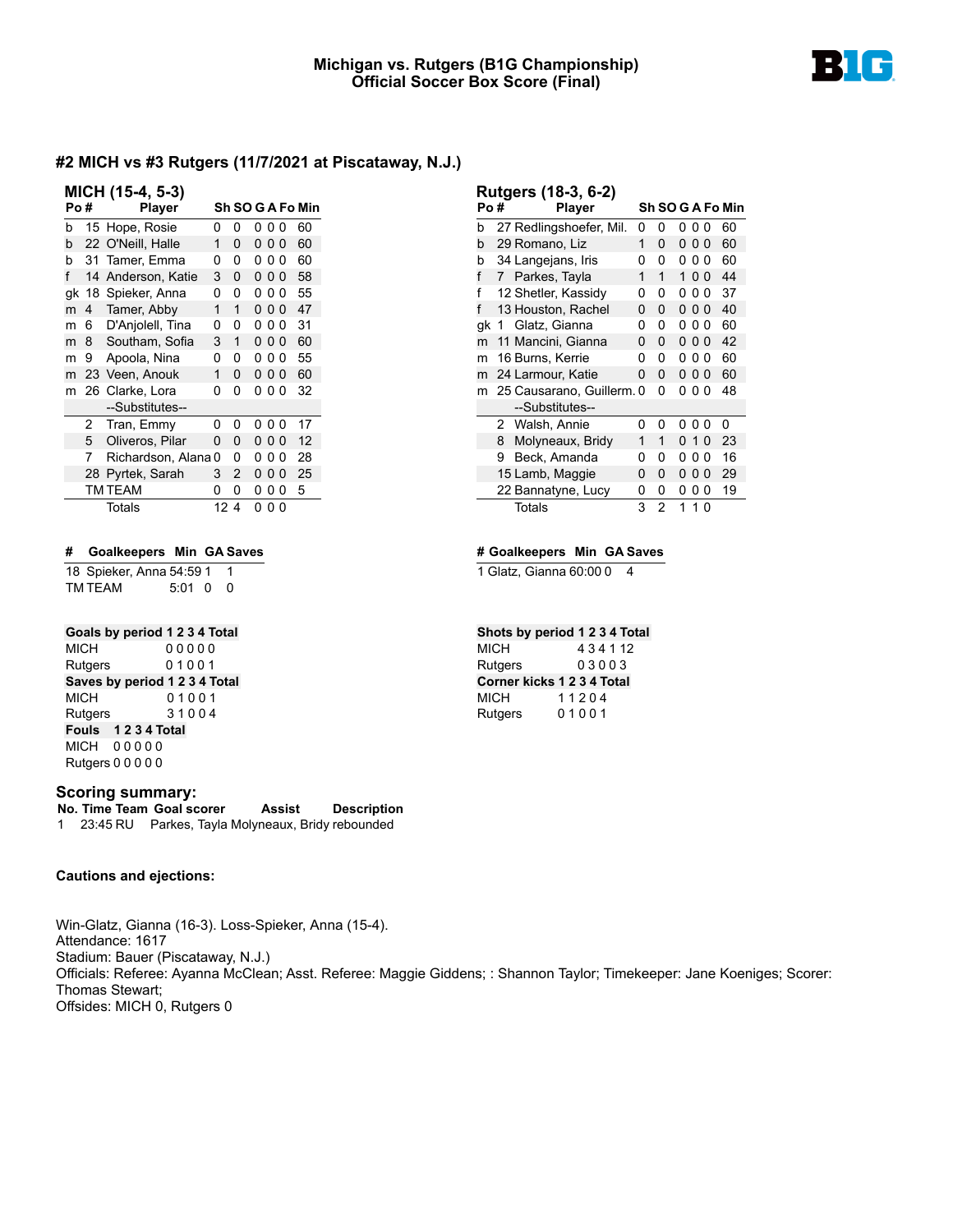

- 00:00 Spieker, Anna at goalie for MICH. 00:00 Glatz, Gianna at goalie for Rutgers. 05:44 RU substitution: Bannatyne, Lucy for Houston, Rachel. 06:01 RU substitution: Molyneaux, Bridy for Parkes, Tayla. 06:01 RU substitution: Beck, Amanda for Shetler, Kassidy. 06:18 Shot by MICH Southam, Sofia HIGH. 07:58 MICH substitution: Richardson, Alana for D'Anjolell, Tina. 08:11 MICH substitution: Pyrtek, Sarah for Clarke, Lora. 08:49 MICH substitution: Tran, Emmy for Tamer, Abby. 09:12 Penalty corner by MICH Southam, Sofia [09:12]. 09:21 Shot by MICH Southam, Sofia, SAVE Glatz, Gianna. 09:49 RU substitution: Houston, Rachel for Bannatyne, Lucy. 09:55 RU substitution: Shetler, Kassidy for Beck, Amanda. 10:28 RU substitution: Parkes, Tayla for Molyneaux, Bridy. 10:34 RU substitution: Lamb, Maggie for Mancini, Gianna. 12:32 MICH substitution: Oliveros, Pilar for Anderson, Katie. 12:52 Shot by MICH Pyrtek, Sarah, SAVE Glatz, Gianna. 13:46 Shot by MICH Pyrtek, Sarah, SAVE Glatz, Gianna.
- 15:00 End of period [15:00].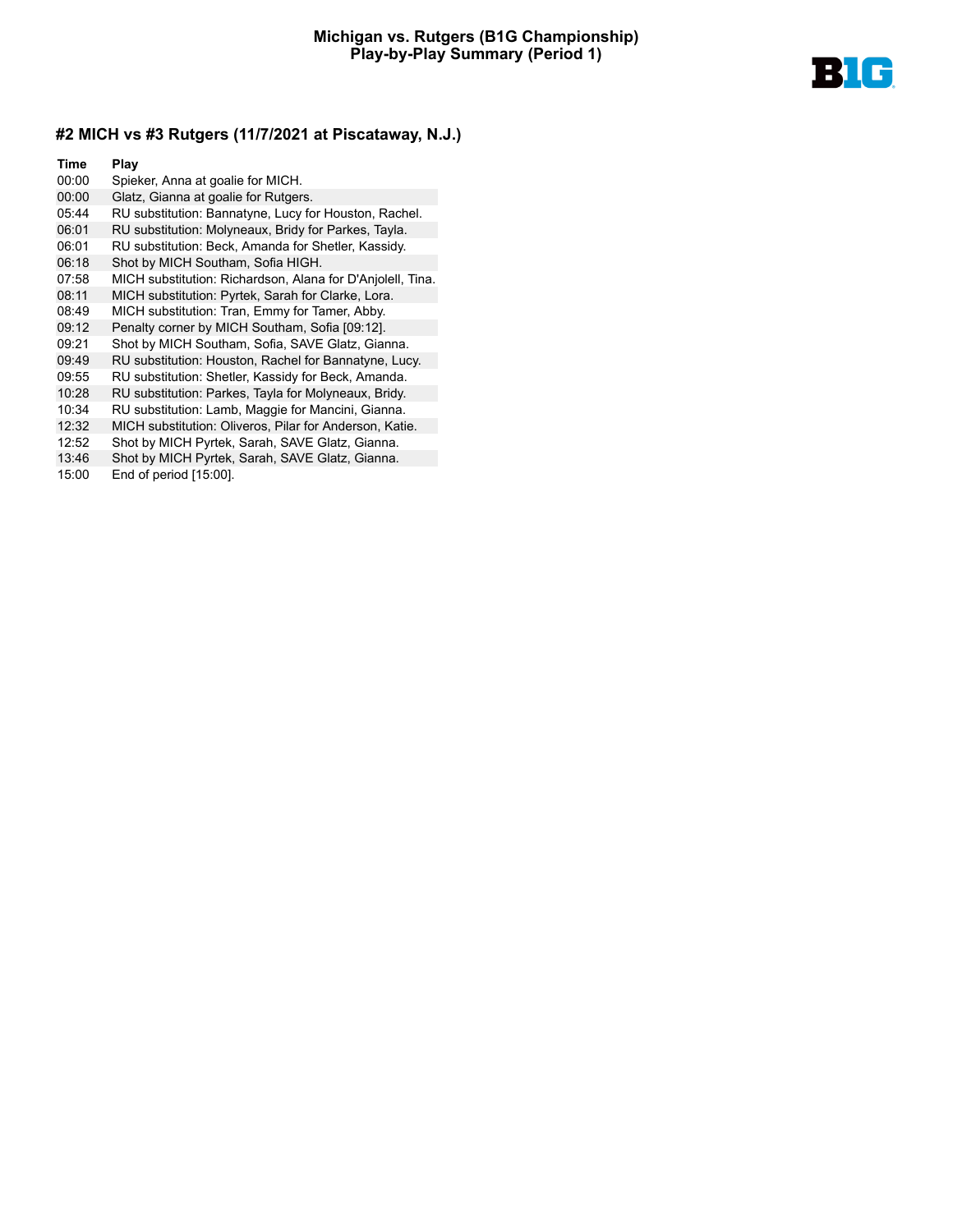

- 15:00 Start of 2nd period [15:00].
- 15:00 For MICH: #15 Hope, Rosie, #31 Tamer, Emma, #18 Spieker, Anna, #5 Oliveros, Pilar, #4 Tamer, Abby, #8 Southam, Sofia, #14 Anderson, Katie, #7 Richardson, Alana, #2 Tran, Emmy, #22 O'Neill, Halle, #23 Veen, Anouk.
- 15:00 For RU: #1 Glatz, Gianna, #29 Romano, Liz, #27 Redlingshoefer, Mil., #34 Langejans, Iris, #16 Burns, Kerrie, #24 Larmour, Katie, #7 Parkes, Tayla, #13 Houston, Rachel, #12 Shetler, Kassidy, #11 Mancini, Gianna, #25 Causarano, Guillerm..
- 16:28 Shot by MICH Tamer, Abby, SAVE Glatz, Gianna.
- 18:11 RU substitution: Bannatyne, Lucy for Houston, Rachel.
- 18:11 RU substitution: Beck, Amanda for Shetler, Kassidy.
- 18:11 RU substitution: Molyneaux, Bridy for Parkes, Tayla.
- 19:40 Penalty corner by MICH Tran, Emmy [19:40].
- 19:44 Shot by MICH Southam, Sofia WIDE.
- 20:08 MICH substitution: Apoola, Nina for Oliveros, Pilar.
- 21:22 RU substitution: Lamb, Maggie for Causarano, Guillerm..
- 21:44 MICH substitution: D'Anjolell, Tina for Richardson, Alana.
- 22:54 Shot by MICH Anderson, Katie WIDE.
- 23:00 RU substitution: Parkes, Tayla for Bannatyne, Lucy.
- 23:34 MICH substitution: Clarke, Lora for Tamer, Abby.
- 23:45 GOAL by RU Parkes, Tayla (FIRST GOAL), Assist by Molyneaux, Bridy, goal number 5 for season. \*rebounded
- 24:20 Shot by RU Molyneaux, Bridy, SAVE Spieker, Anna.
- 25:30 MICH substitution: Oliveros, Pilar for Tran, Emmy.
- 26:15 RU substitution: Houston, Rachel for Molyneaux, Bridy.
- 26:15 RU substitution: Shetler, Kassidy for Beck, Amanda.
- 28:00 Penalty corner by RU Larmour, Katie [28:00].
- 28:08 Shot by RU Romano, Liz WIDE.
- 30:00 End of period [30:00].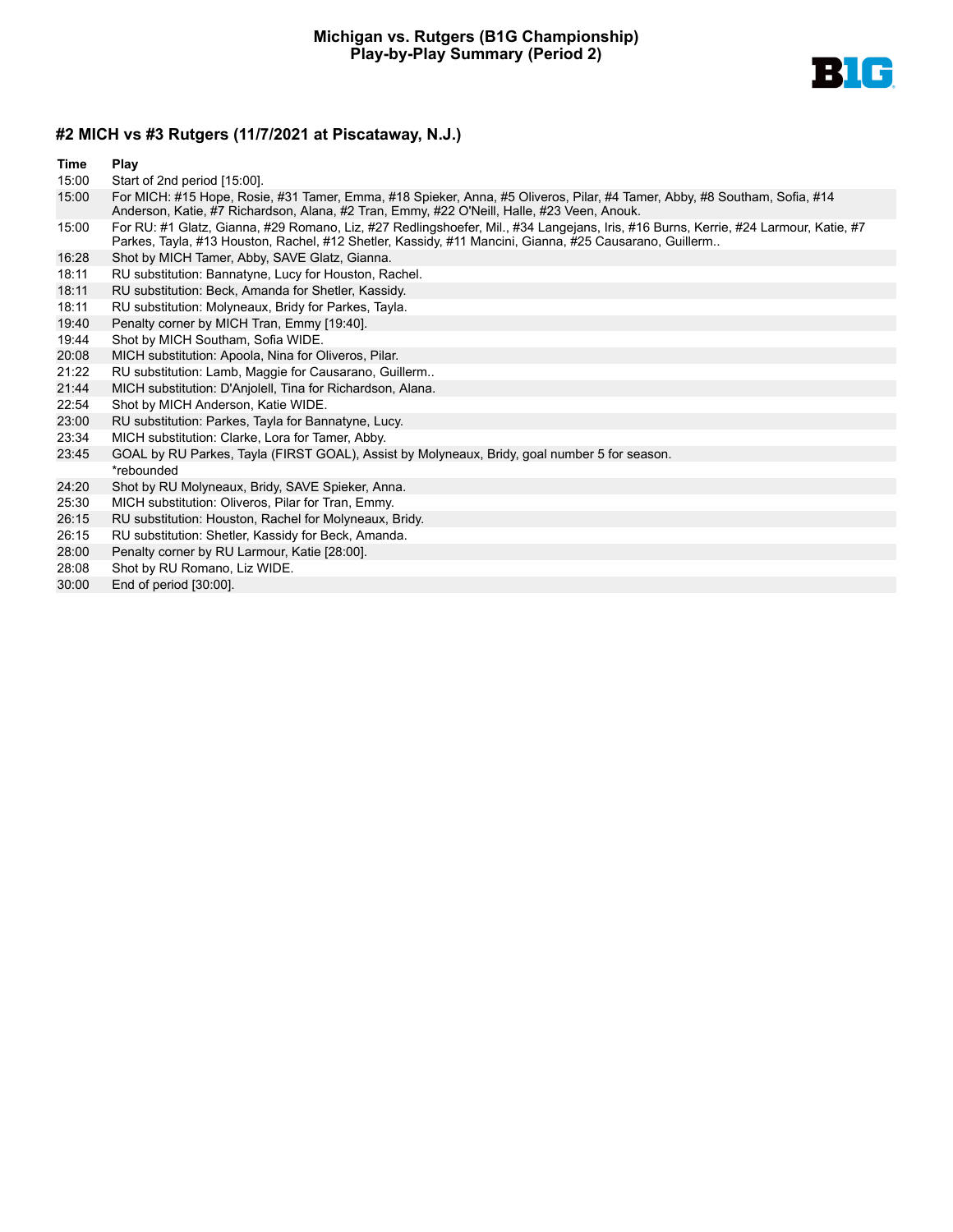

- 30:00 Start of 3rd period [30:00].
- 30:00 For MICH: #26 Clarke, Lora, #8 Southam, Sofia, #4 Tamer, Abby, #14 Anderson, Katie, #9 Apoola, Nina, #31 Tamer, Emma, #23 Veen, Anouk, #18 Spieker, Anna, #7 Richardson, Alana, #15 Hope, Rosie, #22 O'Neill, Halle.
- 30:00 For RU: #7 Parkes, Tayla, #12 Shetler, Kassidy, #13 Houston, Rachel, #24 Larmour, Katie, #16 Burns, Kerrie, #11 Mancini, Gianna, #25 Causarano, Guillerm., #29 Romano, Liz, #27 Redlingshoefer, Mil., #34 Langejans, Iris, #1 Glatz, Gianna.
- 31:15 Penalty corner by MICH Southam, Sofia [31:15].
- 31:21 Shot by MICH Anderson, Katie WIDE.
- 35:27 RU substitution: Beck, Amanda for Houston, Rachel.
- 35:27 RU substitution: Bannatyne, Lucy for Shetler, Kassidy.
- 35:53 RU substitution: Lamb, Maggie for Mancini, Gianna.
- 36:42 RU substitution: Molyneaux, Bridy for Parkes, Tayla.
- 38:05 MICH substitution: Pyrtek, Sarah for Clarke, Lora.
- 39:07 Penalty corner by MICH Southam, Sofia [39:07].
- 39:15 Shot by MICH Veen, Anouk BLOCKED.
- 39:18 Shot by MICH O'Neill, Halle WIDE.
- 39:26 RU substitution: Houston, Rachel for Beck, Amanda.
- 40:58 MICH substitution: D'Anjolell, Tina for Richardson, Alana.
- 42:00 RU substitution: Parkes, Tayla for Molyneaux, Bridy.
- 42:00 RU substitution: Shetler, Kassidy for Bannatyne, Lucy.
- 42:00 RU substitution: Mancini, Gianna for Causarano, Guillerm..
- 44:32 Shot by MICH Pyrtek, Sarah BLOCKED.
- 45:00 End of period [45:00].